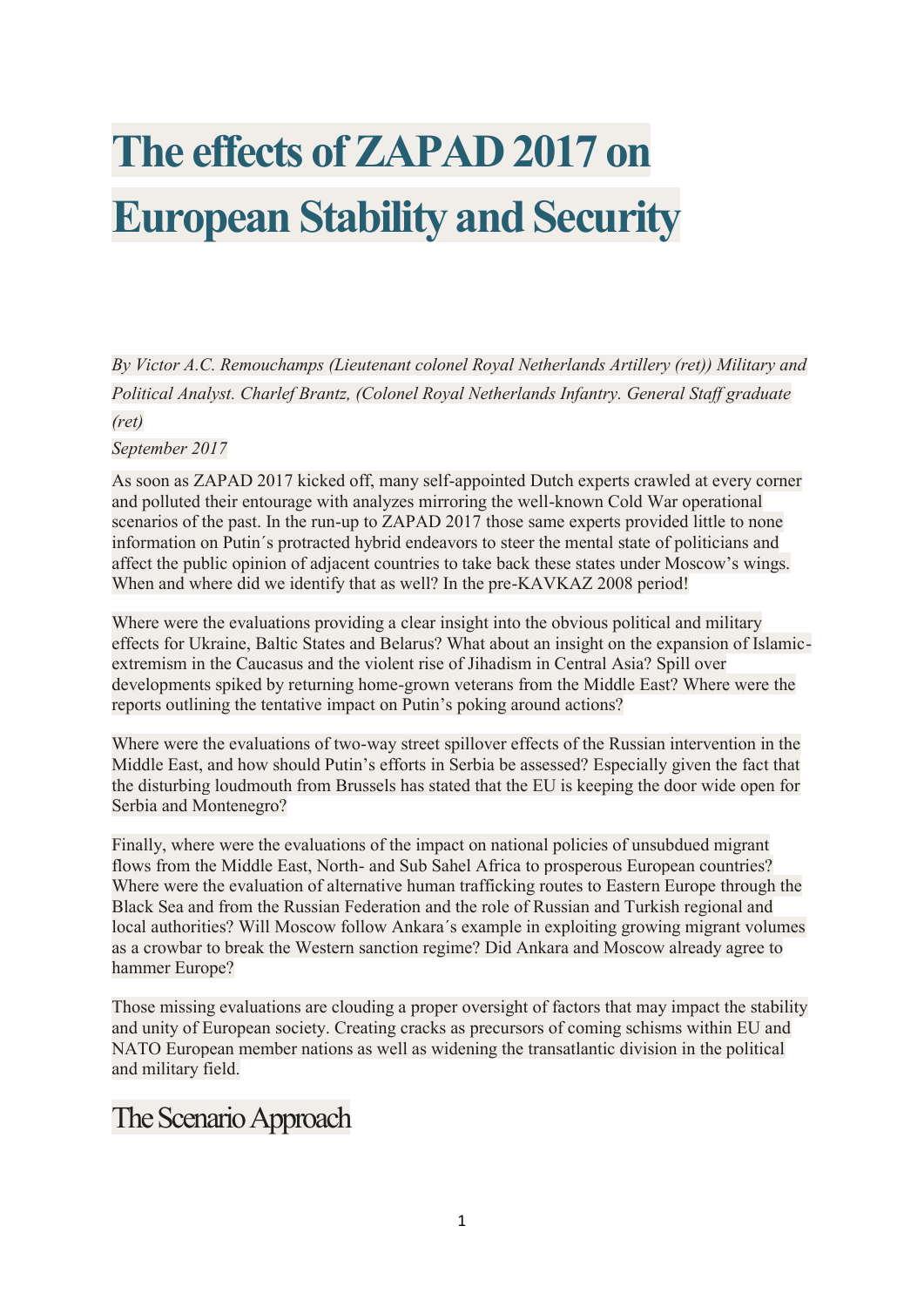Not every "expert" might be capable to portray key developments in a proper conceptual context and outline these in a harmonized and synchronized bearing on paper and video in order to paint a balanced picture of the effects ZAPAD 2017 might have on Moscow´s operational approach. However, it is essential to be able to define where, when and how the West should and can neutralize the short and longer term impact of ZAPAD 2017. One may observe a substantial gap between "must" and "able" and it is absolutely key to identify the conditions under which nonkinetic and kinetic instruments can complement each other in order to define European countermeasures in a given timetable.

This narrative starts with an evaluation of the operational impact of ZAPAD 2017 on the current status of neighboring countries; listing potential spillover effects of Moscow's role in the Middle East and Serbia. The second part will be focused on Moscow´s and Ankara´s role initiating and actively supporting alternative migrant routes; calculating and defining the feasibility of exploiting migrant fluxes as an effective instrument to accommodate European intents and Moscow´s political targets

### **Context**

Repairing historically incorrectly drawn boundaries, creation of a Soviet Union 2.0 and fixing a multi-polar world where the Russian Federation is one of the few superpowers and the West is doomed to a last row position, are the important political targets Putin wants to achieve.

Not daring to risk the involvement of other western-oriented treaty organizations (ASEAN) and subsequently a blockage of all warm water ports of the Black Sea, Northern Arctic Pacific Ocean, Moscow is not targeting a direct armed confrontation with NATO or one of its member nations. Moscow considers the stakes too high in reference to the erratic nature of the Middle East Conflict and incidents in Central Asia.

ZAPAD 2017 should be considered as one of the tools in Putin's hybrid toolbox, complementary to the kinetic and non-kinetic tools already in it. This large-scale exercise may serve to deepen and expand the identified cracks in Europe and within NATO to soften or to get rid of pending economic sanctions.

ZAPAD 2017, executed predominantly on Belarus territory, may also serve to suppress opposing structures at Belarus territory, to deploy permanently a four-dimensional combat force near the borders of Baltic and eastern NATO and EU member states and to settle the more or less isolated military position of East Prussia/Kaliningrad by closing the Suwalki gap, thus blocking the sole NATO alternative to bring in NATO ground forces to the Baltic region over land.

Given similarities to the start-up phase of the KAVKAZ 2008 scenario, it cannot be precluded that in the aftermath of ZAPAD 2017 Russian units will remain on Belarus territory to strengthen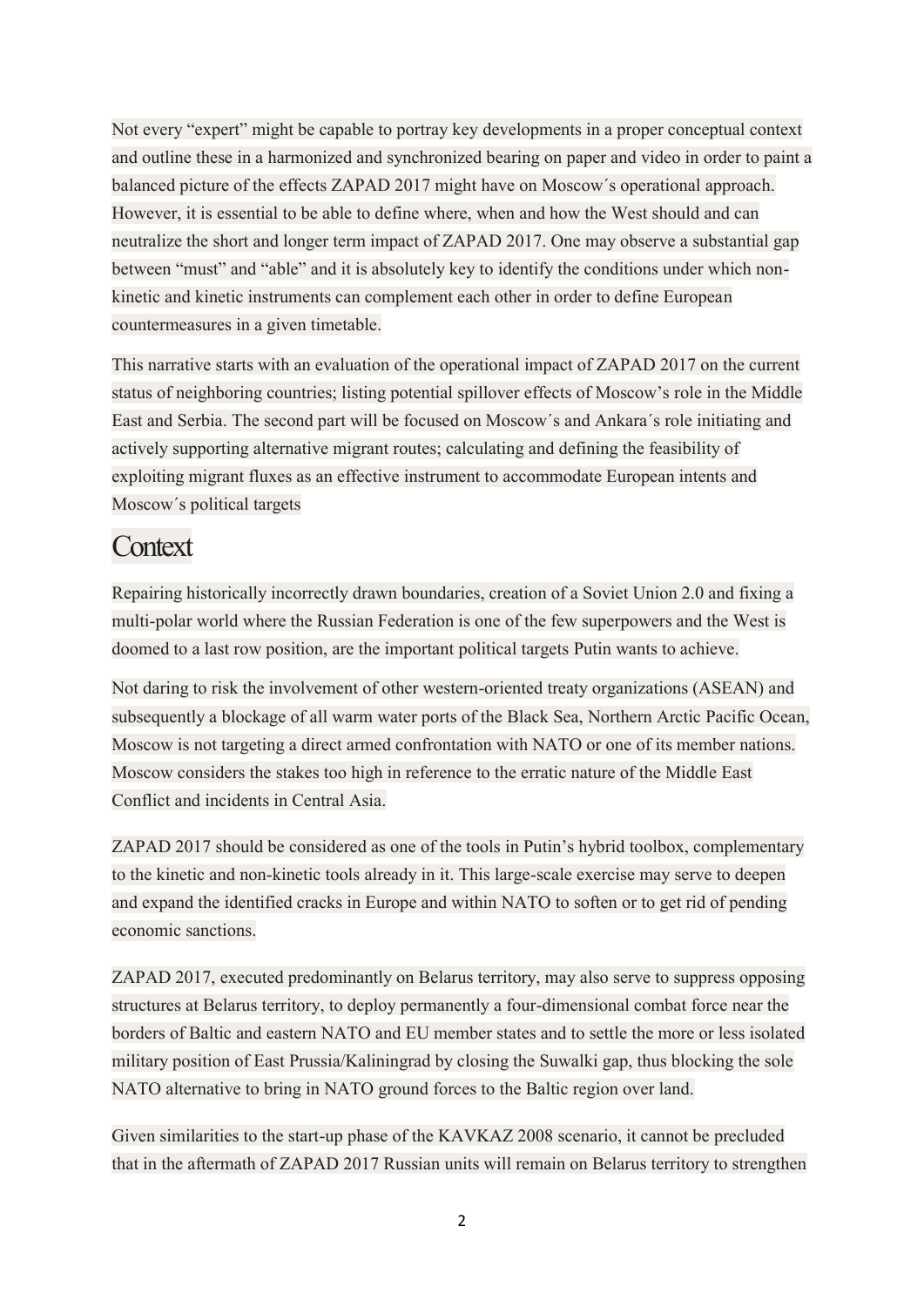the proxy armies in the Donbas and/or increase the political pressure on the Baltic States. In any case these units will remain on a high readiness rate.

Given recent developments in the Caucasus, Middle East and Central Asia, it seems that Moscow is adequately managing the situation in those regions. However, that so called "stable situation" may change rapidly, due to the enduring unpredictability of Kadyrov in Chechnya, the expanding Islamic extremism in Dagestan and the increasing impact of returning home-grown Jihadists to Uzbekistan, Tajikistan and Afghanistan, who are passionately motivated to establish a Wahhabist-oriented emirate, ranging from Afghanistan to the Black Sea. Forced by renewed unrest, Moscow may change its intentions in the European region.

Given the ambition of ZAPAD 2017 reflected in the volume of participating forces, a multidimensional character, dispersion of exercise accents in terms of operational training targets, training of multi operational levels and an extremely complicated control and management mechanism (coordination, harmonization and synchronization of operational spear points), the exercise will probably be divided into three to four vignettes. The execution of each vignette must frequently be evaluated at the military strategic level to list strengths and weaknesses of the execution. Pauses should be integrated in the vignette exercise scenario to evaluate the operational performance and, if necessary, to repeat them. This procedure will take time and affects the net exercise time and consequently the exercise effectiveness.

Given Moscow´s hybrid efforts in the last two years, the tentative scripts of two of the four vignettes will undoubtedly be focused on:

• Vignette 1: Invade and occupy (one of) the Baltic states; close the Suwalki gap and seize the northeastern part of the Polish Baltic Sea coast.

• Vignette 2: Destabilize Ukraine by seizing the industrial and agricultural center and simultaneously or subsequently eliminate the political nerve center in Kiev.

These two vignettes can be complemented by the execution of (parts of) the following:

• Vignette 3: Establish a mobile air defense umbrella for a combined and/or independent ground and maritime operation in order to create the conditions for an intervention while keeping the initiative, ensuring lasting freedom of action and operational speed.

• Vignette 3a: Connected, harmonized and synchronized to the three vignettes, to investigate the complexity of logistic support in a three to four dimensional setting.

Given the ambition of ZAPAD 2017, the planned two-week exercise period may be too restricted to get a balanced oversight of the problems facing the execution of all four vignettes. The actual implementation of the ZAPAD 2017 scenario will probably be limited to the first two vignettes.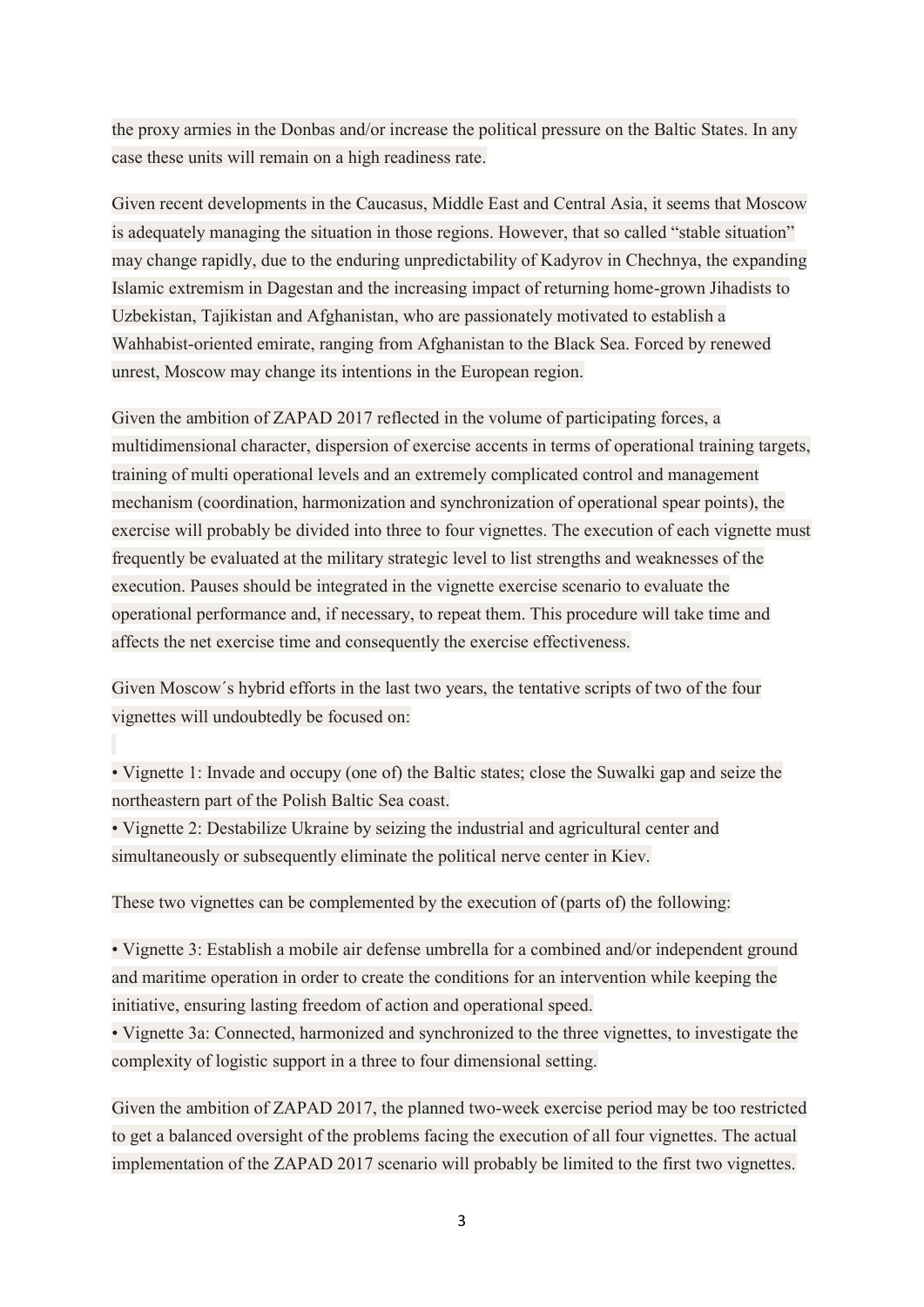An integration of elements of the two other vignettes should be considered as a bonus. The combination of ambition versus available exercise time may create the risk that ZAPAD 2017 is more a demonstration of force than an actual exercise of a combined Russian-Belarus fighting force.

# Adjacent States

A number of articles published on various websites and journals provided an insight in the effects of Moscow's hybrid activities on the stability of adjacent states as well as the status of western alliances. Summarizing those articles is not an option in this dissertation. Therefore, the current status of those adjacent states will be the starting point to determine the effect of ZAPAD 2017 on their stability.

## Vignette 1: The Baltic Region

The Baltic States assume that an invasion of a ground component may have a two-sided multidimensional character.

Ground forces will be launched from forward operating bases (FOB) located in the border regions with the Russian Federation (RF), Belarus and/ or East Prussia/Kaliningrad. A ground operation could be reinforced by an amphibious Landing force as part of an Operation from the Sea. If one or even two amphibious operations have been scripted, the Baltic Fleet, considered by Moscow as the oldest part of its maritime component, will be the force of choice. Landing forces will probably try to build bridgeheads in the Baltysk region close to Kaliningrad and the Kronstadt area at the Gulf of Finland west of Sint Petersburg.

In the run up to ZAPAD 217, amphibious platforms of the Ropusha version have been identified in Königsberg/ Kaliningrad, strengthening the assumption that an amphibious operation will be integrated in the ZAPAD 2017 scenario. However, it remains unclear where and when one or more amphibious operations will be carried out and if and how these operations will be harmonized and synchronized with any ground and/or air operation in that scenario.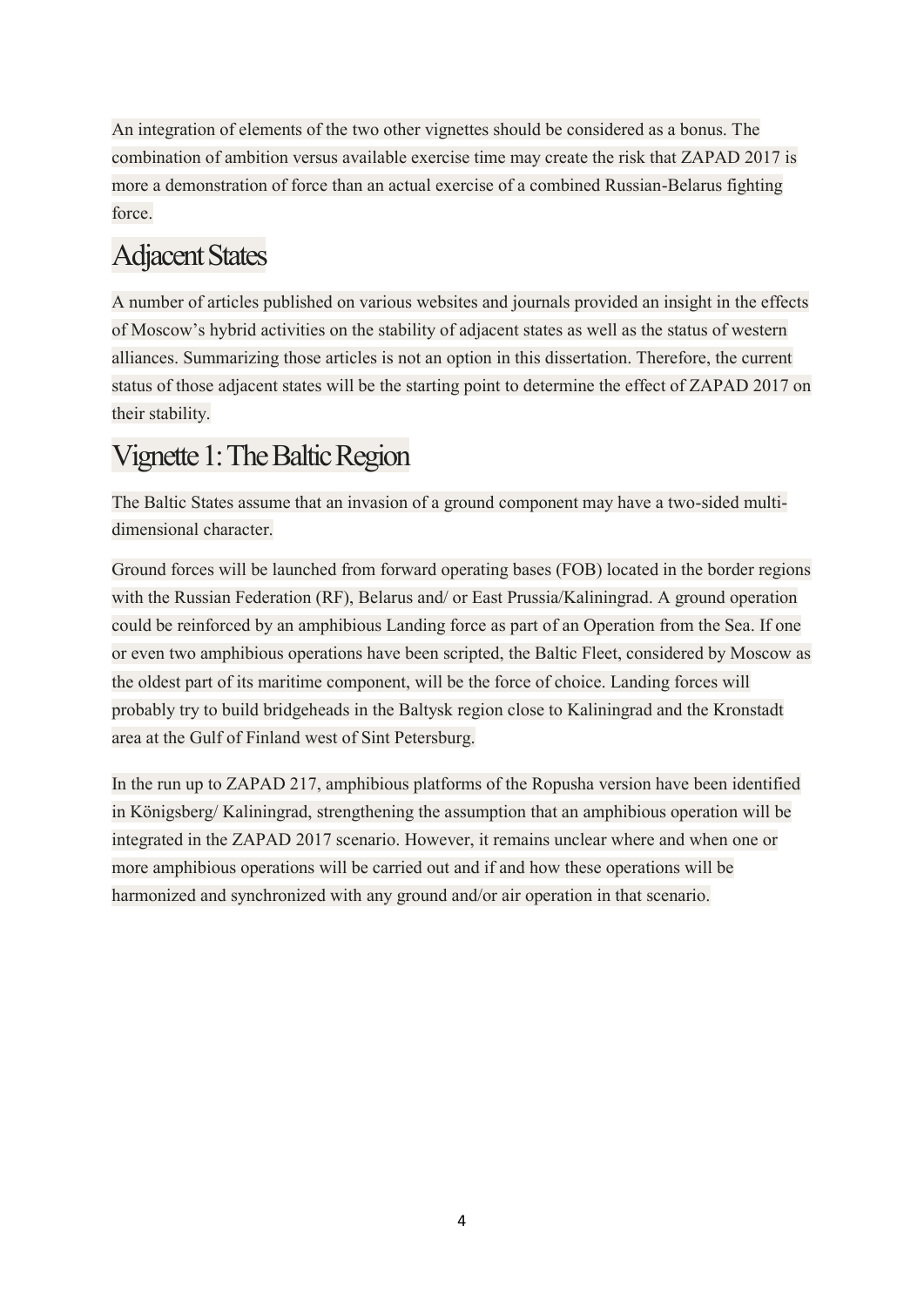

*Exercise map which surfaced after the exercise ZAPAD 2017. (Note than there are also attack objectives in the northern part of Poland /Lubenija)*

## SeaBase criteria

If an amphibious operation is indeed part of the scenario, a Sea Base should be deployed in front of the Kaliningrad or RF Baltic coastline. The Sea Base an US operational finding from WW II is a hub combining communication, logistical and operational components covering a three of even four dimension operation. It is the cornerstone of the Operations from the Sea concept.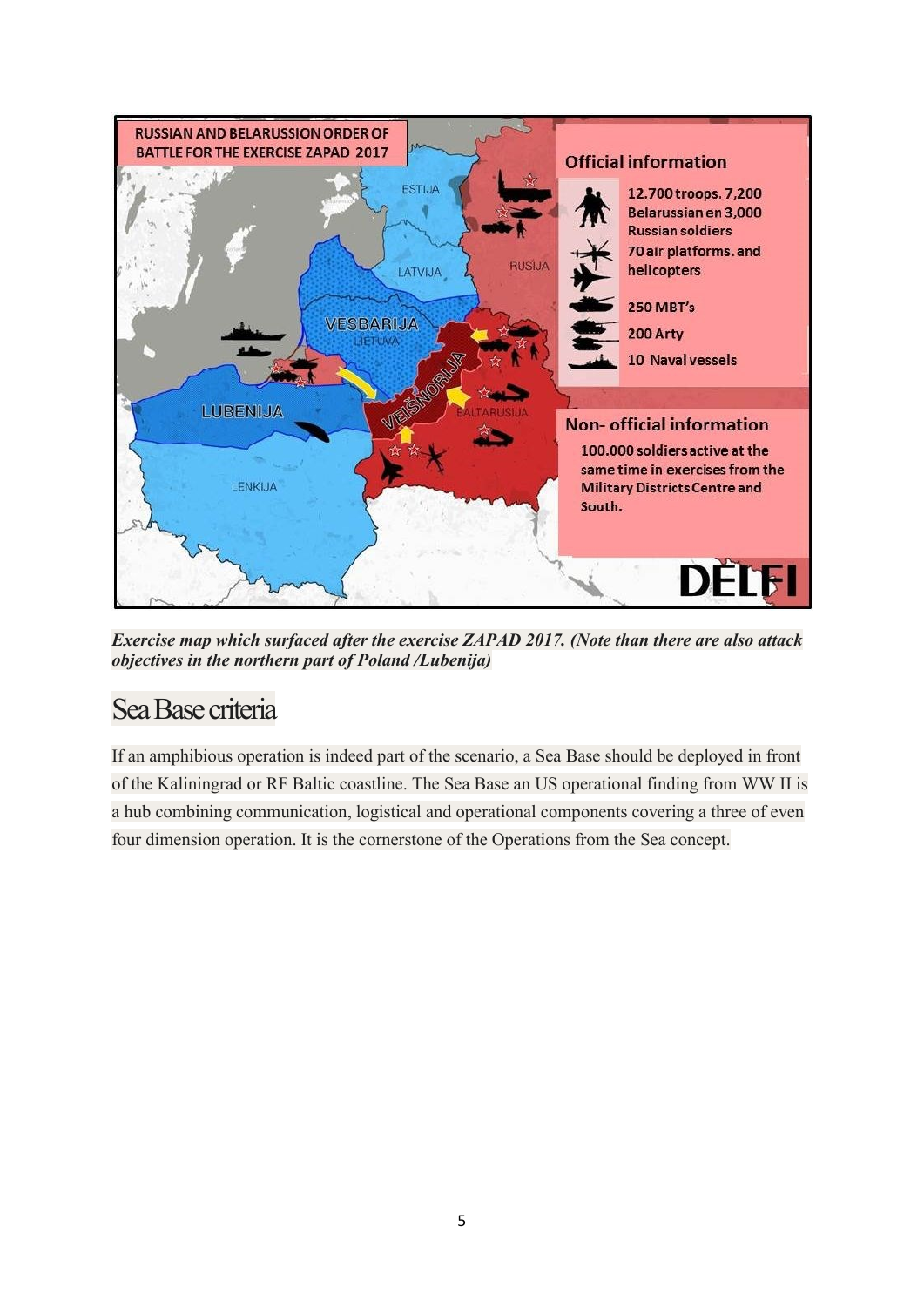

From a conceptual point of view, it is interesting to note if Moscow is capable to master the USbased Sea Base concept as the essential precondition for a successful amphibious landing operation and if the Russian Maritime Component has the conceptual knowledge, the operational experience and the required hard en software to successfully execute a power projection on the East Sea Coast. Particularly, the shift from a hardware oriented Force protection to a hard and soft ware focused Full Dimension Protection including Cyberspace defensive activities, is not only a challenge in the technological field but will be mentally demanding. When Moscow actually ignores this concept, it may be an indication of its technological and technical status of the virtual dimension and in the field of logistics.

The ground component protected by a mobile air defense and top cover of rotor and fixed wing air platforms will target capitals, ports and communication centers of the three Baltic States. Power projection will reflect all the elements of modern warfare e.g. massive, fast and dominant.

It will be interesting to observe if and how Moscow manages to harmonize and synchronize a combined ground, air, maritime and virtual focused operation and tie that integrated force capability to a mobile air defence umbrella with a variety of weapon systems such as S-300, S-400, K-300 Bastion-P l and ISKANDER 9K720 and aerial platforms. It is currently unclear how Moscow is planning to block air and maritime corridors to the Baltic region to inhibit NATO reinforcements strengthening NATO forces already deployed in the Baltic region.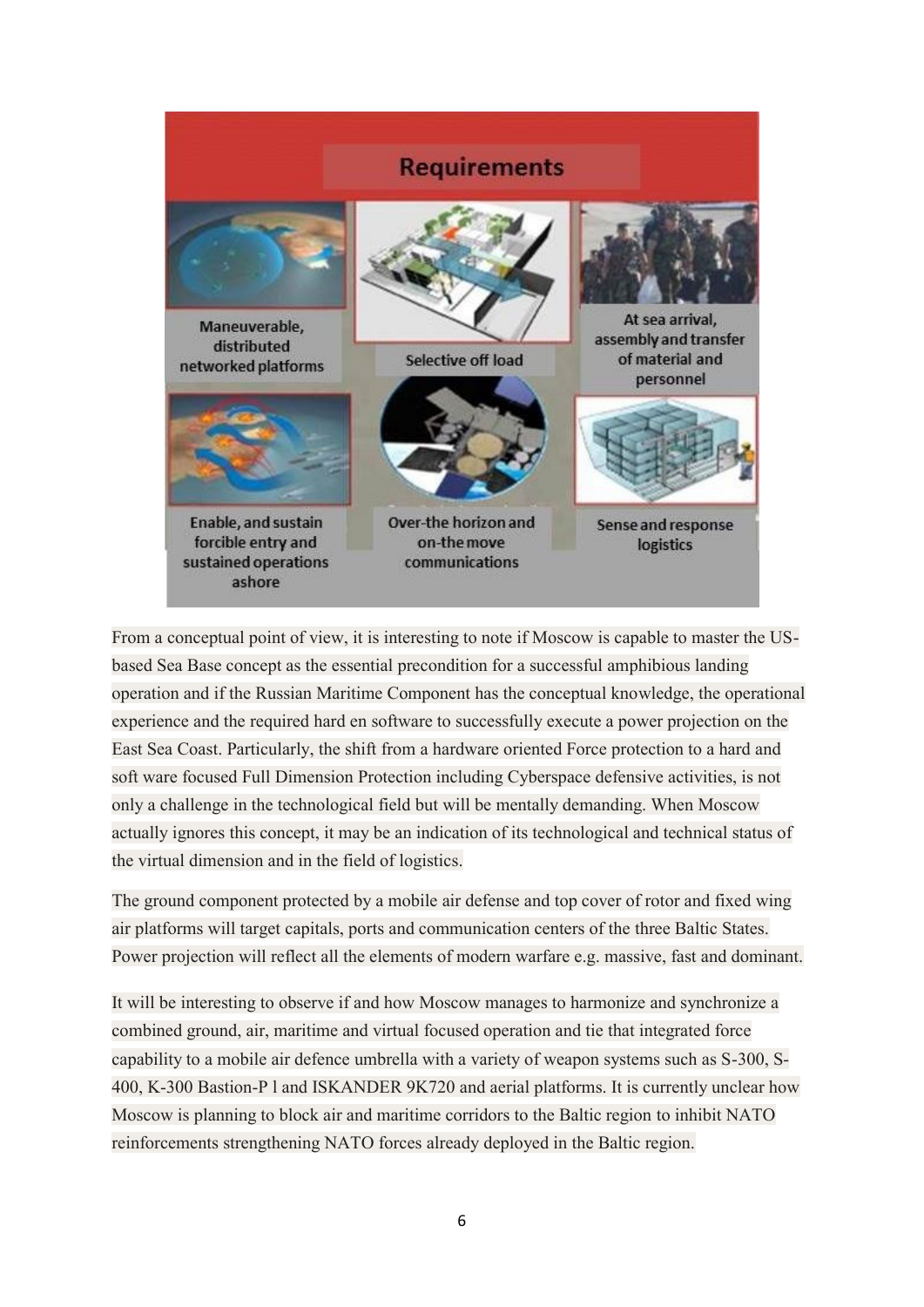Although a bit late, the west got the picture right and has reacted to the frequent Russian abuse of the Baltic Sea region. Primarily by stationing a number of cadre brigades with rotating subunits in Lithuania and Poland. On top of that by planning a large-scale exercise in the Baltic region.



**EXERCISE SCHEDULE.** Bron Delfilt

Sweden, judging Russian exercises in the Baltic as high risk endeavors, was the dominant factor in planning and preparing a conceptual framework for that large-scale exercise. In a press release Sweden defined the objective of that exercise with the title Aurora 17 as "to deter potential attackers, and force them to carefully consider the risks of attacking our country, .it is about action the realities of the security situation in our part of Europe. It is an important signal to the Swedish population and also to other countries and partners that we take this security situation seriously, …. ". More than 20,000 soldiers from Sweden, US, France, Norway, Denmark, Estonia, Lithuania and even Finland contributed to a successful exercise. According to the newspaper Sydöstran, American troops participated in order to issue a statement of intent to show that there is a need for US presence in this region.

Russian long range artillery and rocket launchers can cover all maritime passages to the Baltic region from Gotland, and for that reason the Swedish island has become one of Moscow's key strategic targets. Therefore, the Swedish exercise focuses on and around Gotland. Sweden has decreased its military presence on Gotland over the years. During the Cold War some 5000 battle ready high readiness troops were deployed on Gotland, but after the implosion of the Soviet Union that force shrunk. Currently not more than 300 volunteers must eventually counter a surprise Russian attack on the island. The Baltic Sea region presents more geostrategic surprises such as Bornholm at the Danish coast and Åland, the Swedish island group between Sweden and Finland. When Moscow is able to seize one of the above mentioned islands, it may control the maritime access to the Baltic Sea region and blocks NATO reinforcements for NATO forces deployed in the Baltic region. In this context, a Russian amphibious operation on one of the Baltic coasts can be very successful.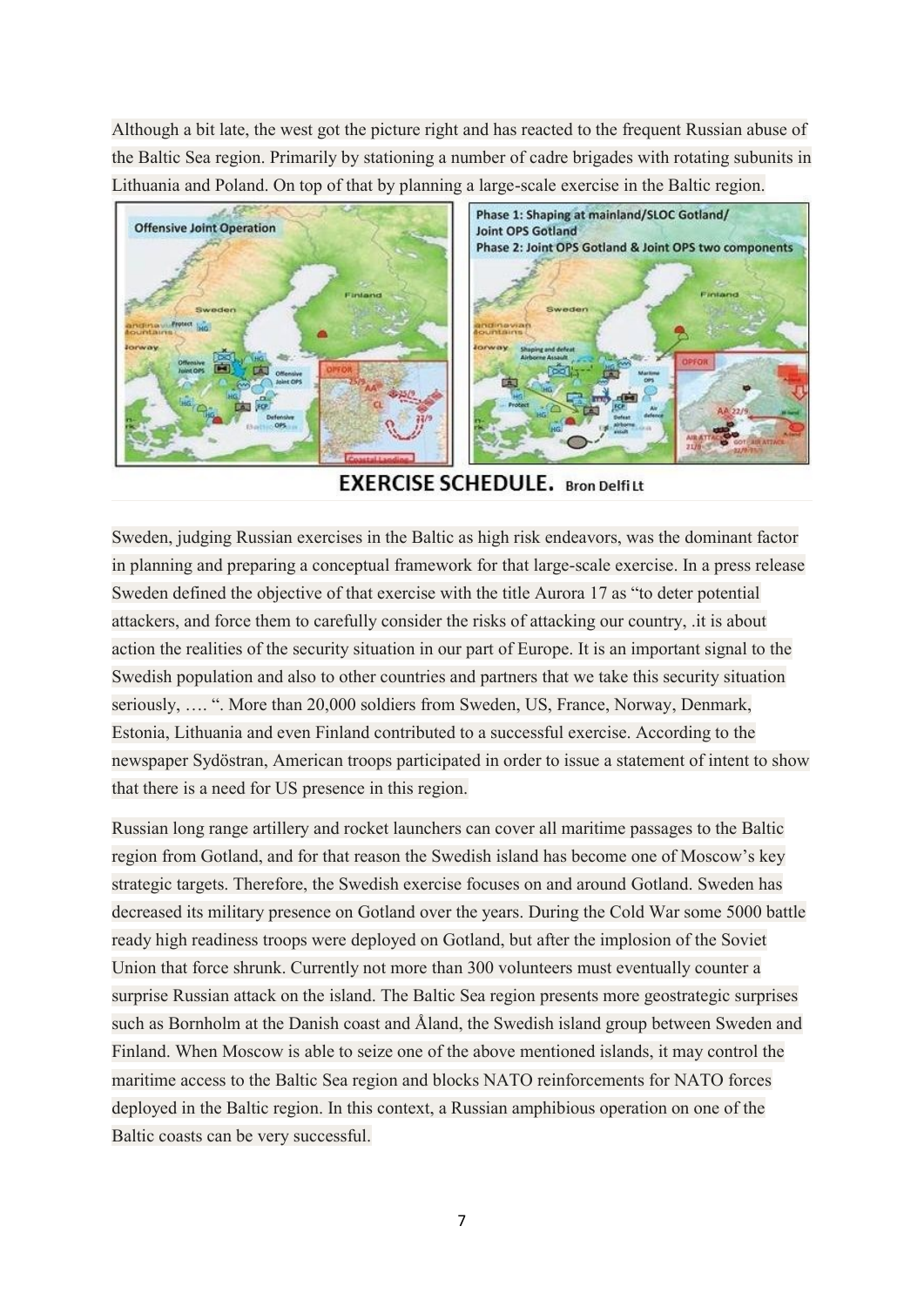

Putin may search for a peaceful solution for the Donbas. His proposal to deploy an UN peacekeeping force there was applauded by some Western politicians. However, politicians should be aware that Putin is a political rubber-man who strives to get rid of the Donbas millstone by pushing the financial responsibility of the Donbas to the West (but of course not in military terms). Therefore, one should raise the question what Moscow´s real intention will be and how that PK force should be composed? Should the Force Commander and operational core of the force have a Russian trademark? In that case, it is useful to keep in mind that Russian Peace Keeping is far more different than the UN version. To Moscow, PK is occupying territory sanctioned by one or more UNSCR´s. The international community should decline such a Peace Keeping context, because it may underscore that a shift of the border between Ukraine and Russia closer to the Dnieper, is accepted by the international community.

This scenario has several alternatives: to create Novorossiya by connecting the Donbas with the Crimea; deployment of a Russian oriented PK force in a Russian PK context or in a UN context or a PK force without any Russian contribution. If developments in recent months may serve as a guideline for a scenario of this vignette, a Russian intervention force from the Donbas and Crimea is more likely than Putin´s recently launched UN peacekeeping force for the Donbas. Troop movements from other parts of the Russian Federation to the border region of Ukraine, underscores the feasibility of that alternative. Other indications are preparations on the ground in the identified training areas and the apparent relocation of parts of the proxy republics' forces.

Military experts assume that without Russian troops and especially ground and aerial fire support, the proxy republic´s forces lack combat strength to penetrate the greatly improved Ukrainian trenching systems and are not strong enough to subsequently build a bridgehead for a safe breakthrough towards the Dnjper and/or the Black Sea direction. Those forces may be restricted to support advancing Spetsnaz and recce units, safeguard a Russian kesselschlacht; at best to carry out a feint, deceptive action or an offensive operation limited in scale, depth and time.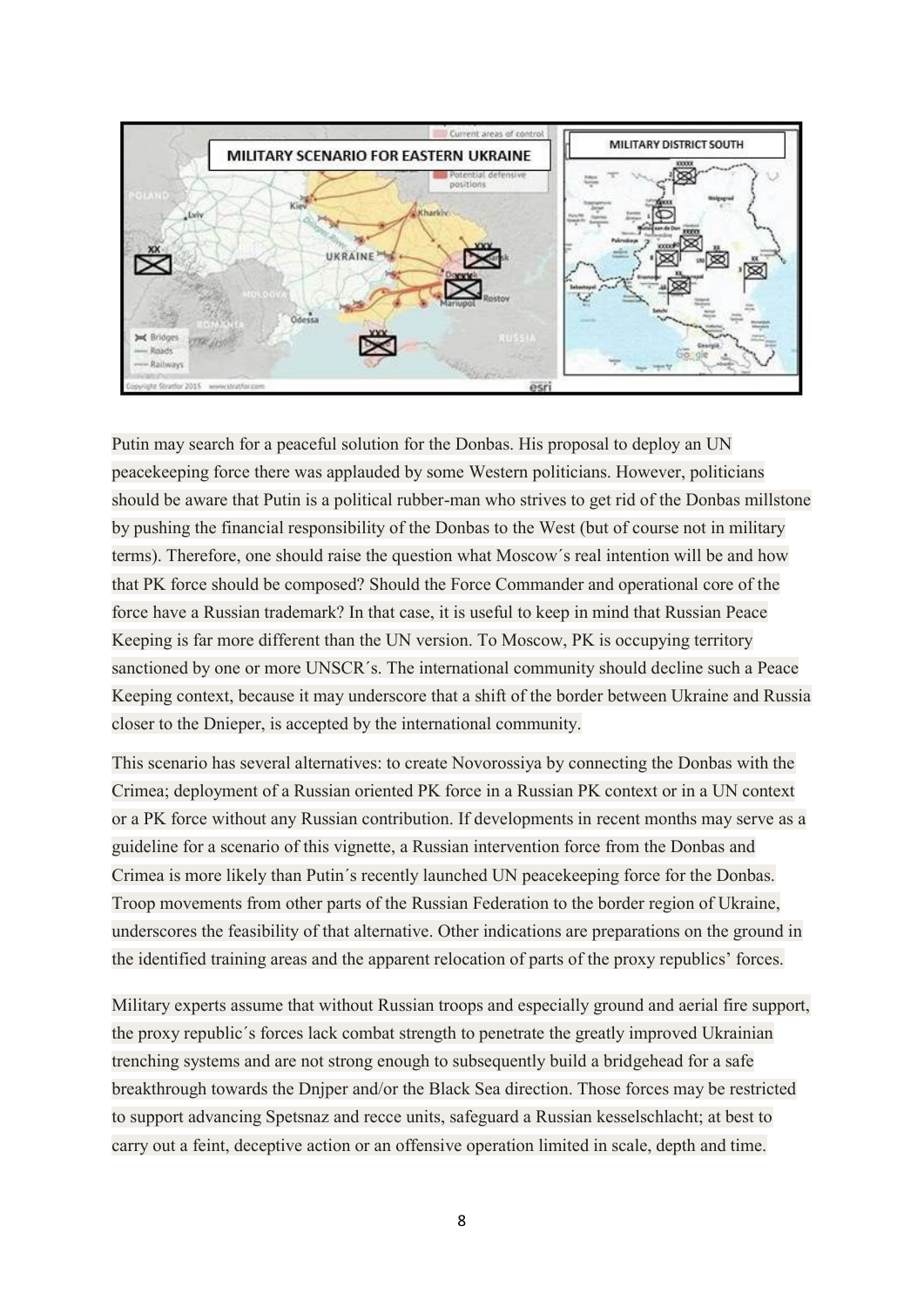Experts think that two fully equipped Russian Army Corps, supported by a Russian Army Corps from the Crimea, a feint or a deceptive action from Transnistria to Odessa will be enough to realize the desired Novorossyia. If that operation is successfully completed, the forces on Ukraine territory will change their front to the north and move northwards in order to break down Ukraine in various parts. This will force Ukraine to keep its operational focus on Russian troop movements south and east of Kyiv. In that operational setting, Moscow can seize the initiative and move one or two army corps located on Belarus territory closer to the Ukrainian border for a jump to Kyiv: This operation has a stark resemblance to the Georgian operation in 2008 that stopped a few miles north of the build-up area of Tbilisi.

However, it cannot be excluded that Moscow will carry out a PK scenario in any of the identified exercise areas. If that is the case, wording of the mandate and the Rules of Engagement in relevant UNSCRs may indicate how Moscow is planning to carry out an eventual PK operation in the Eastern part of the Ukraine.

The question stands whether the scenario of this vignette will be executed in the border area with Ukraine or another region with similar geographical features, weather conditions, light data and time-space factors. An operation in the border area can only go so far as the unofficial confrontation line. In an alternative training area, the complete offensive including a river crossing supported by ground and aerial fire power is feasible. Given the complexity of an operation towards Crimea and Dnepr reflected by the multi-dimensional character and the need for a detailed time-consuming river crossing, the choice will be an alternative area, further away from the Russian- Ukraine border region, Under the current conditions, Putin will certainly not choose to use the Donbas as a springboard with the intention to push troops forward to Crimea and Dnepr.

## Factors affecting ZAPAD 2017

### **Caucasus**

Putin controls the situation in the Caucasus. Georgia, where he actually annexed two provinces and stationed his forces two-hours from the capital Tbilisi, is hardly worth the effort to get nervous. In Armenia some worrying developments may erupt in the near future but the current situation is not alarming. Azerbaijan is actually snatched by a large Russian force in Armenia and has a negligible military, all and all; Putin does not have to worry about it. Any unrest in the country can be solved if necessary by a small-scale military solution. In short, from the south there is no threat that can hinder his plans in Eastern Europe.

## The Middle East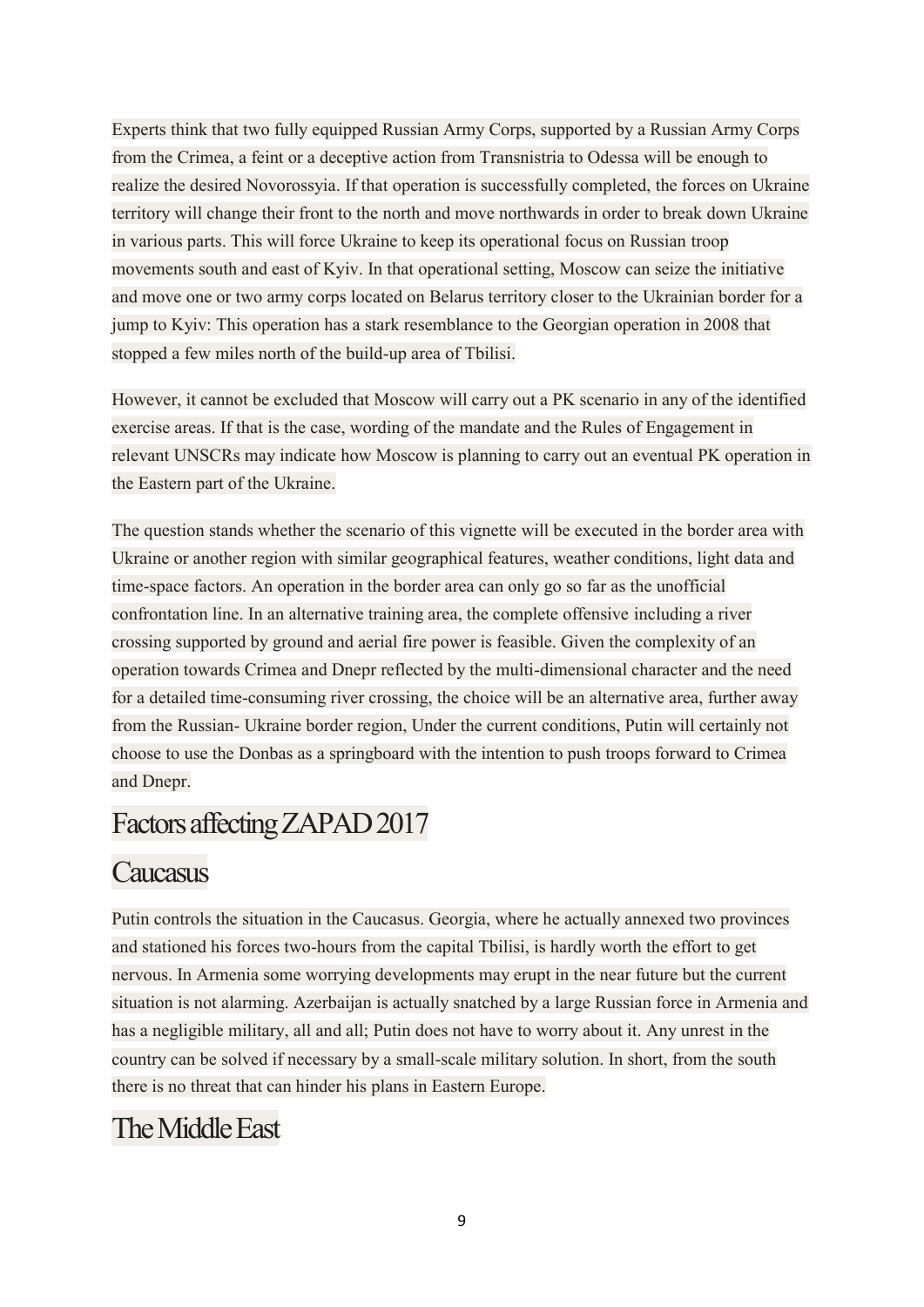The situation in the Middle East provides ample opportunities to impact European and NATO intentions. Anti-terrorism activities can be used as an excuse to Moscow's drive to expand its aggression aimed at anti-Assad structures supporting the west. The decreasing support of the average Russian man and women may hinder Putin' s actions in Syria. A study by the Levada Centre (an independent non-governmental research organization) concluded that 49% of Russians will oppose any expansion of military activities in the Middle East. Given that result, the chance that Putin will increase his military efforts in the Middle East seem slim. As a result, Iran can broaden its influence in the western part of the Middle East to drive a wedge between Sunnis and Wahhabism.

## The Balkans

Given Juncker's thoughtless remarks referring to a potential membership of Serbia, Moscow´s opportunities have increased to confuse the West and to distract the attention from developments in Belarus and Ukraine. Kosovo, Montenegro and Serbia offer sufficient options to exploit such a situation. In January of this year, the sudden aggression of Serbia against its former Kosovo province resulted almost in a confrontation between NATO-based NATO units and Russian proxies. Diplomatic intervention could only just stabilize the situation, but it is clear that Serbian ambitions to get Kosovo back under its wings have not disappeared and therefore continue to provide for the well-known Balkan headache.

## ZAPAD 2017 effect

At the end of this article a summary is required to get a clear view on the effects ZAPAD 2017 may have on the stability of adjacent states of Belarus.

The exercise name is an indication for Moscow´s risk evaluation. ZAPAD means "West". An article in The Guardian explains what the exercise target of ZAPAD 2017 really indicates: Veishnoria, a fictitious region of Belarus, declare independence and attempt to turn Minsk against Russia, with the help of NATO countries"

Despite Minsk and Moscow´s frequent denials, ZAPAD 2017 had been focused on a specific state and Alliance. The exercise script reflected indeed the action-reaction as well as defensivecounteroffensive characteristics of former Cold War scenario´s. Baltic observers stressed that the essential exercise target of the counteroffensive had been concentrated on the closure of the Suwalki gap. Obviously to figure out if the counter offensive can be launched and close the gap before the First NATO reinforcements arrive in the Polish-Lithuanian border region. The Suwalki gap is NATO´s Achilles heel and experts expect that a RF force does not need more than 36 to 48 hours closure rate to close the gap if an offensive can be launched from Belarus territory under no-threat conditions. The demonstration on the exercise grounds west of Saint Petersburg might be targeted on such a counteroffensive and can be used as a yardstick if a counteroffensive to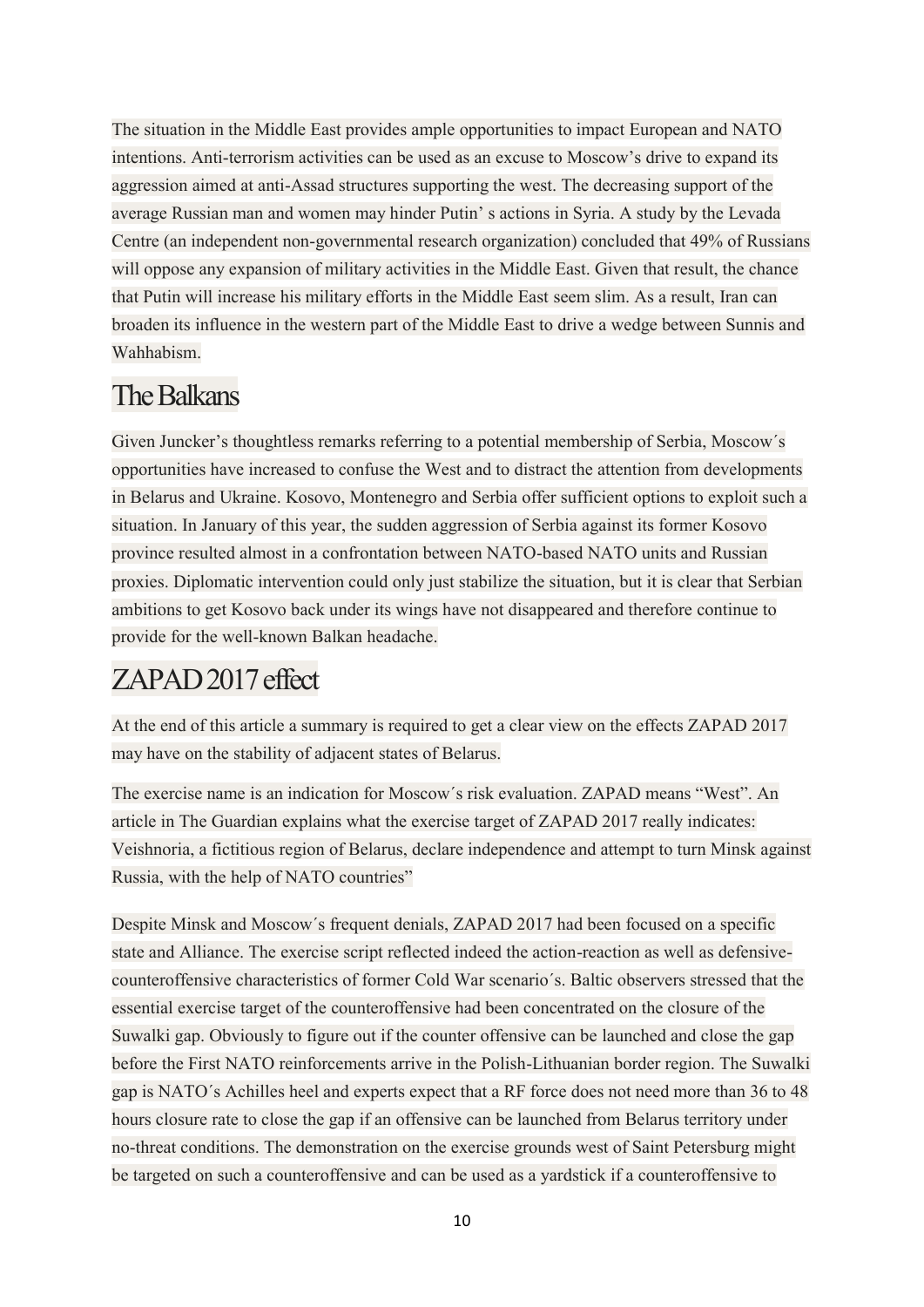close the gap has to be carried out. Obviously the counteroffensive will not be restricted to the Gap but will certainly target the Polish Baltic Sea coast south of East Prussia/Kaliningrad.

Some 3,000 Russian and 10.000 Belarussian troops (under Russian command) and 680 military units have been deployed on Belarus territory. If necessary, that force is strong enough to neutralize the Lukashenko government and the Belarusian armed forces, with and without prewarning nor a reason. Belarus in its function as training hub was used for a large-scale offensive and operationalizing the Russian garrison in Ostrovets not far from the new nuclear power plant under construction, some 40 kilometres east of Vilnius. In the near future Ostrovets can be exploited as an instrument to expand and strengthen the Russian influence in Belarus and pressure the Lukashenko government so hard that accepting and executing the demands of Moscow without hesitation, will be the only option left.



BUK (SA 11"Gadfly")



**PANTSIR-S1** 



TOR (SA-15 "Gauntlet")



OSA (SA-9 "Gecko")

## Available Russian Air Defense assets for the short-and medium range

In Line with that, rumours were heard that Moscow will deploy a high-quality air defence system in the vicinity of Ostrovets to attack targets at the medium and high level. That air defence system composed of S300 and the infamous BUK can be exploited to hinder air traffic to and from Vilnius by choice in order to achieve political goals. Picture 6: (Long range air defense):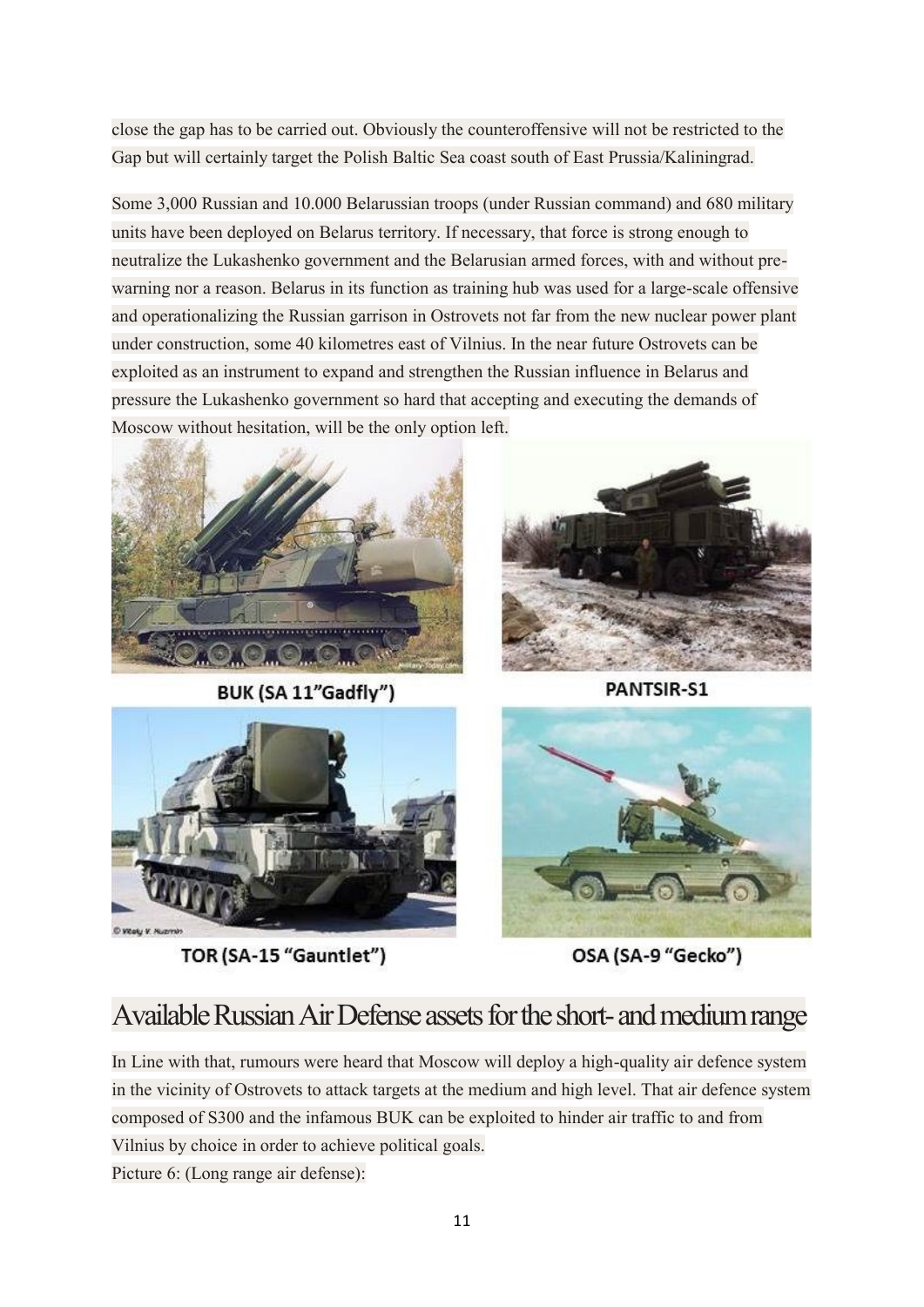

S-300 (SA 10 "Grumble")

BUK (SA-11 "Gadfly")

### Available Medium and long range Air Defense systems

A further step that can be taken within the framework of ZAPAD 2017 is the deployment of advanced air defence systems in the border region of Russia with Lithuania and Latvia. Claiming that a waterproof protection umbrella over Belarus territory is required to ensure the sovereignty of Belarus. In the long run, these air defence systems must be heavily protected by ground forces increasing the Russian troop level in Belarus.

ZAPAD 2017 highlighted the importance of Belarus as a Russian Forward Operating Base and a vast exercise area to execute operations in the context of Moscow´s hybrid warfare. Within the framework of a large scale exercise like ZAPAD 2017 Belarus can be confronted with a covert and steadily increase of Russian four-dimensional combat forces on its territory. If that really happens Belarus may be confronted with a dark perspective. The odds that Putin wants to strengthen his grip on Belarus in order to force Lukashenko back under Moscow´s wings, is certainly not imaginary. Preparations for this were part of the troop build-up for the ZAPAD 2017 exercise. If that conclusion becomes a reality, Putin can steer the political process in adjacent states by juggling with the gas supply and by frustrating air traffic to and from Vilnius.

Past and present developments in the Ukraine-Russian and Russian/Belarus-Baltic border regions reflected in the assumed scenario of ZAPAD 2017 underline that the centre of gravity of Moscow´s Pac-man game still lies in the eastern part of the Ukraine concentrated on a linkage of the Donbas and Crimea Despite Putin's peace proposal, Donbas and Crimea offer better conditions and presumably more success for a multi-dimensional operation of a combined land and air force capability than the Baltic region. Troop displacements, types of units and combat force build up locations may provide a proper indication for that observation.

ZAPAD 2017 scenario, a further build-up of Russian combat forces in Belarus, subsequent developments in the Balkans in general and between Serbia and Kosovo in particular, may force Mons and Brussels to review the status of NATO forces in the Baltic States and Poland in terms of volume, type, composition and readiness. It may even force the NATO Council to change the temporary status of the troops involved into a permanent one.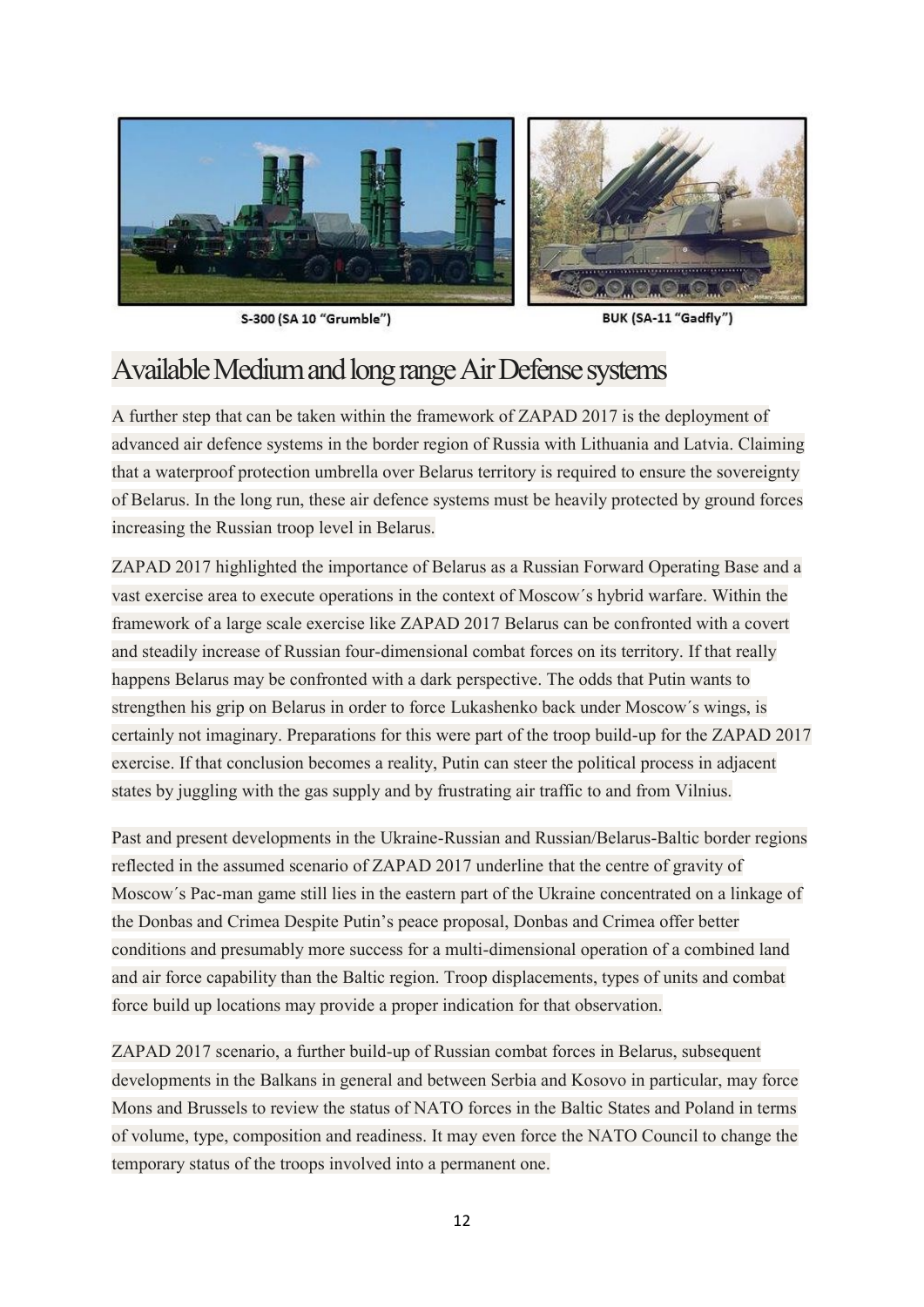Albeit Politicians and media have taken a breather, they have to be warned. The invasions in Georgia (and subsequently the annexation of Abkhazia and South Ossetia) and Ukraine (Crimea and Donbas) were preceded by similar large-scale exercises as ZAPAD 2017. ZAPAD was certainly not focused on militants crossing the Russian border from one of the Baltic States, it was concentrated on increasing the pressure on Lukashenko; controlling the air corridors to and from Vilnius to achieve political targets in a way Moscow is to exploiting the gas delivery to adjacent states and It had been focused on blocking the arrival of NATO reinforcements on the ground, at Sea as well as by air; on closing Suwalki Gap, conquering the Polish Baltic Sea Coast and increasing the space margins of Kaliningrad.

Is the above text a result of "doom thinking"? Not at all, it is the result of observations of developments and events in the last couple of months.

#### *Footnotes*

**——-** 1. To bring in sync developments and effects of Moscow's externally oriented hybrid efforts directed against adjacent states not being part of the Russian Federation and internally destabilizing effects of extremist movements and Russian political entities.

2. Determining the effects of time coinciding similar events, that may strengthen and/or weaken each other.

3. For the effective deployment of military capability, it is relevant to determine whether the closure rate (time between the assignment and effective intervention in the mission area) is within the available time and, if this is not the case, to determine the consequences for the European and NATO stability.

4. ASEAN: Association of South East Asian Nations. A regional intergovernmental organization of ten countries associated with this organization: Indonesia, Malaysia, the Philippines, Singapore, Thailand, Brunei, Cambodia, Laos, Myanmar and Vietnam.

5. Optically, the Donbas is primarily eligible for this. It cannot be rules out that Novorossiya creation is also taken if a land corridor between Belarus and East Prussia may have been included in the plan to close the land connection between NATO member states Poland and Lithuania.

6. A vignette is an in depth restricted area with similar geographic and climatic conditions as the region where the real assignment will be performed, and exercise goals can be achieved under similar time-space factors. Within the vignette, the exercise can be divided into several small-scale exercises to achieve the desired effectiveness or the operational levels to be practiced.

7. Aka Littoral operation centered around and on a Sea Base.

8. Landing ships capable of transporting and landing a combat force of two squadrons – (including) 10 Main Battle tanks, 340 man staff, or 12 x BTR, 300 man and 500 tonnes of freight.

9. Writer uses the original name; East Prussia, for the part of the East Prussia illegally annexed by the USSR in 1945.

10. An exercise (week) is usually started or terminated with such an operation and is in that setting more a demonstration of strength and ability than an operation under simulated fighting conditions.

11. Integration of war fighting functions at sea, projecting multi-dimensional power ashore, and sustaining enhanced capabilities both at the sea base itself and among those forces conducting military operations ashore. The enhanced networked sea base will integrate disparate assets into one coherent force, enabled by FORCE net, while significantly increasing the ability to project, support and sustain forces throughout the battle space".

12. a multilayered protection for forces and facilities against a full spectrum of threats, from ballistic missiles to germ warfare ranging from theater operations to the individual soldier giving them greater freedom of action in all phases of combat. A combination of Information Assurance and Force